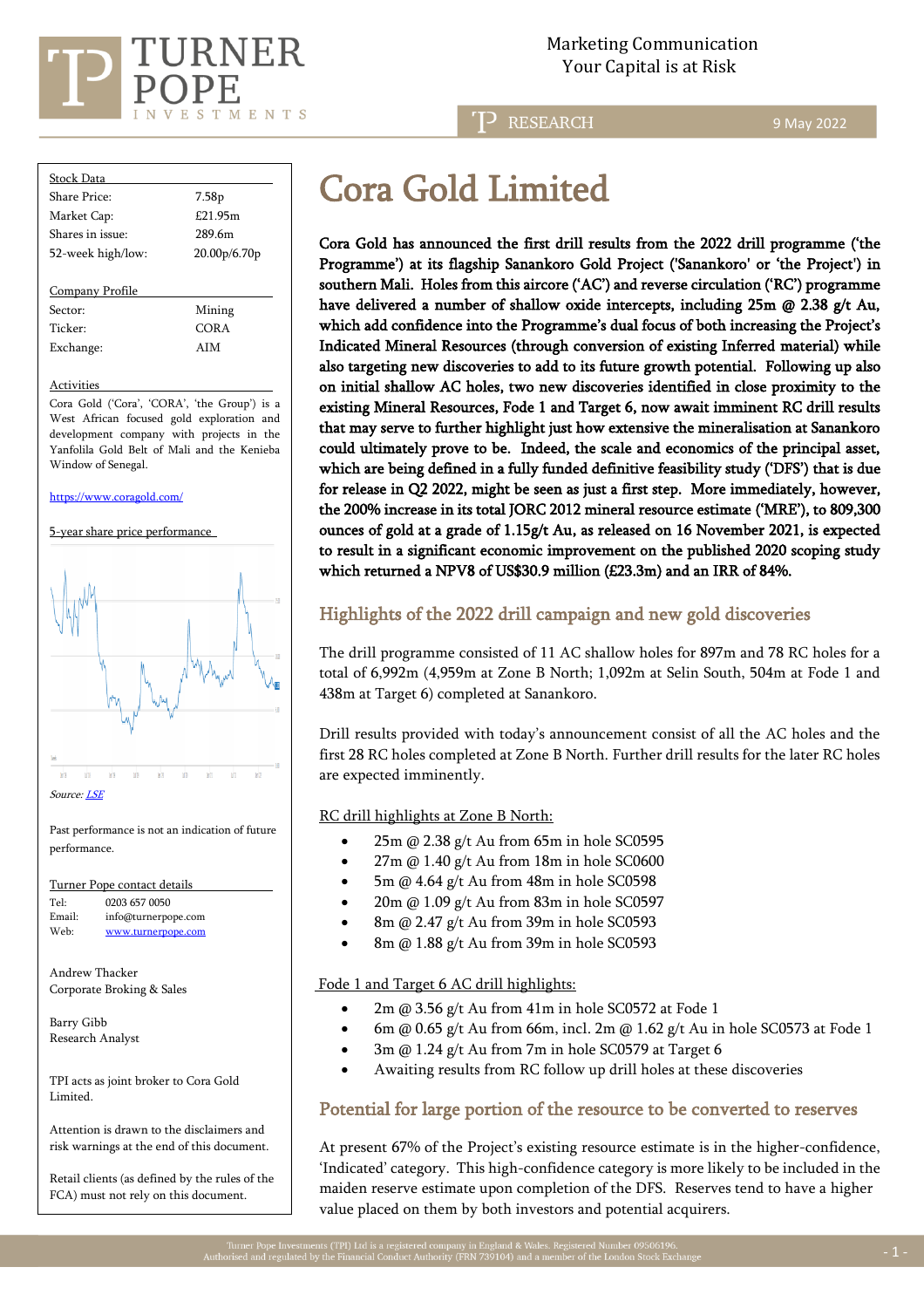Marketing Communication TURNER Marketing Communication (Marketing Communication)<br>POPE

9 May 2022

**RESEARCH** 

# Locations of the Two New Drilled Gold Discoveries; Fode 1 and Target 6 at Sanankoro.



Source: Cora Gol[d, RNS of 9 May 2022](https://www.londonstockexchange.com/news-article/CORA/first-drill-results-from-2022-new-discoveries/15442289)

# Fode 1 Target Showing the AC Collars Relative to the Ground Geophysics IP Anomaly



Source: Cora Gol[d, RNS of 9 May 2022](https://www.londonstockexchange.com/news-article/CORA/first-drill-results-from-2022-new-discoveries/15442289)



l,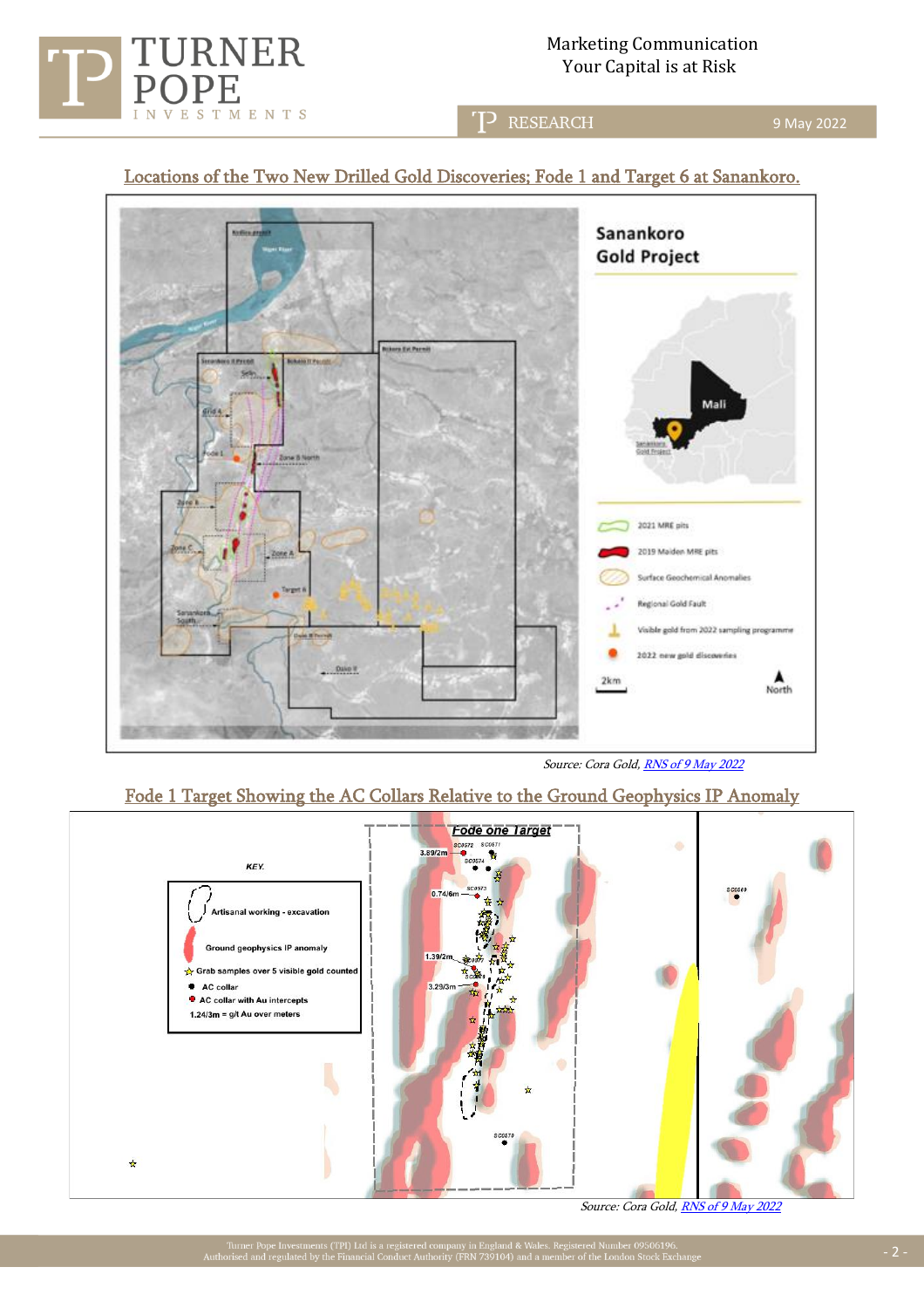Marketing Communication URNER Marketing Communication<br>Your Capital is at Risk

> **RESEARCH** 'T)



Source: Cora Gol[d, RNS of 9 May 2022](https://www.londonstockexchange.com/news-article/CORA/first-drill-results-from-2022-new-discoveries/15442289)



\*Showing new drill hole traces and samples relative to a conceptual interpretation of the mineralisation

Source: Cora Gol[d, RNS of 9 May 2022](https://www.londonstockexchange.com/news-article/CORA/first-drill-results-from-2022-new-discoveries/15442289)

**VESTMENTS** 

I N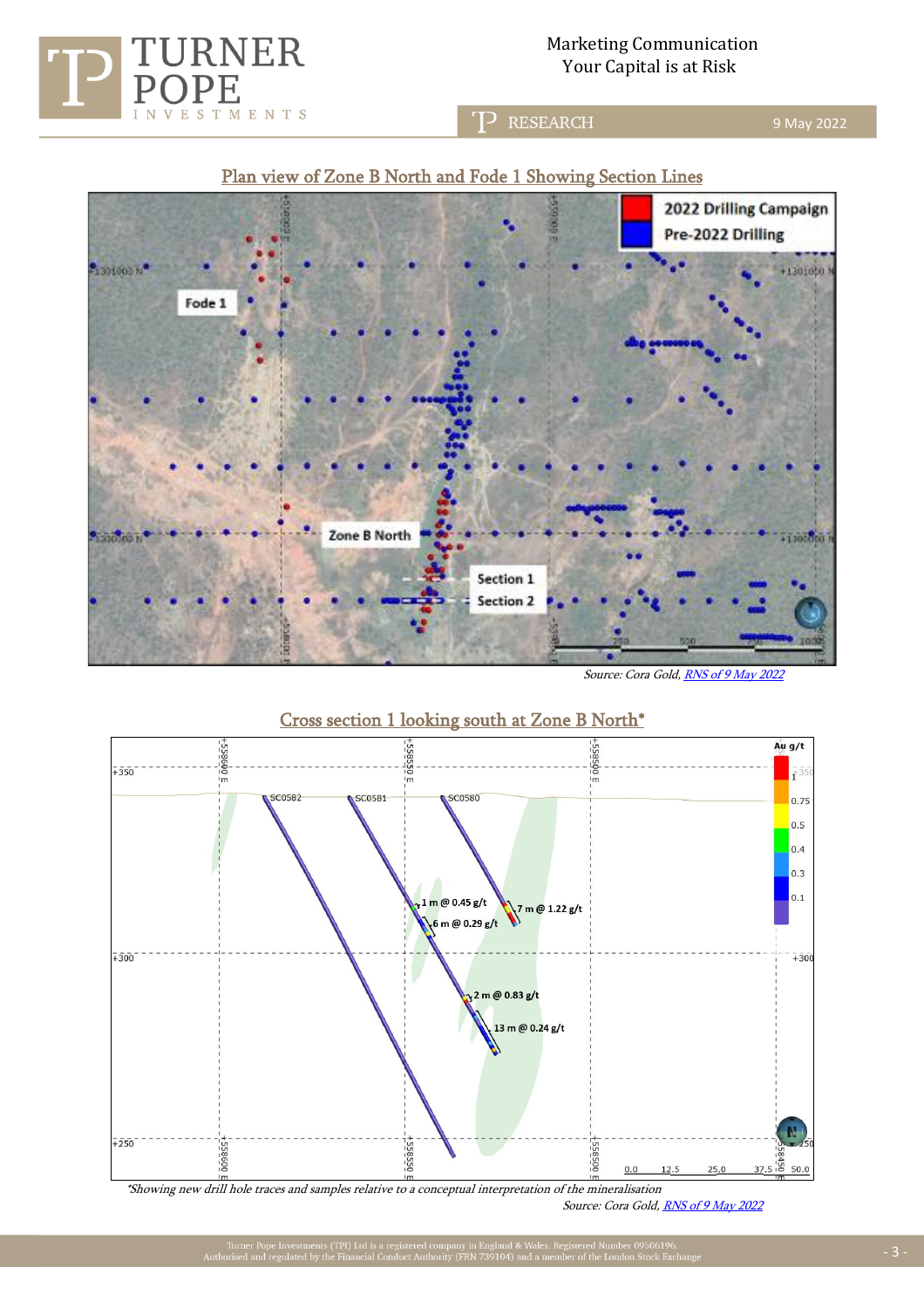

# Marketing Communication Your Capital is at Risk



Source: Cora Gol[d, RNS of 9 May 2022](https://www.londonstockexchange.com/news-article/CORA/first-drill-results-from-2022-new-discoveries/15442289)

## Oxide dominance suggests potential for high operating margins

With over 77% of Sanankoro's pit constrained resource estimate inside the oxide zone and 22% in the transition zone, the ore can be expected to be free-digging and require low levels of milling, while incorporating economical leaching techniques to extract the precious metal. This implies a low-cost/higher margin facility. TPI published a base case valuation on 8 December 2021, which assumed a conservative all-in-sustaining-cost ('AISC') of US\$900/oz Au, in turn produced an operating margin of 48%.

# Significant potential both at depth and along strike

Given that all deposits remain open at depth and along strike, today's new surface gold discoveries highlight just how extensive the Project's total mineralisation could eventually prove to be. The c.7,500m drill programme now underway is focussed on further improving resource confidence while also adding more ounces. Until now, Cora has focused its exploration efforts on defining high-margin and low-cost ounces by concentrating in oxide material, with the maximum resource drilling done to a depth of between 120 and 180 metres below surface. Yet the gold mineralisation clearly does not stop at the base of the oxide/transition zone, but instead continues into sulphide mineralisation at depth. Deeper drilling offers potential to rapidly add further sulphide ounces while also extending the life-of-mine ('LOM') in the future, possibly without significantly deteriorating the Project's mining economics. In addition to the depth potential, Cora also has significant opportunity to add supplementary oxide & transition ounces along strike, having only drilled c.22% of the prospective strike length of the 33km of the 1-2 Moz Au exploration target.

# TPI reconfirms the price target it set for Cora back in December 2021

In its assessment of 8 December 2021, TPI introduced a number of broad assumptions regarding what a potential carbon-in-leach ('CIL') operation at Sanankoro could look like. This was to provide investors a flavour of what might be expected in the forthcoming DFS. The base case valuation was prudently fixed on a gold price of US\$1,750/oz Au (compared with US\$1,889/oz Au presently) and a 1.5Mtpa operation producing around 60,000 ounces of gold per annum, over an eight-year mine life. This provided a risked base case valuation of £52.7m or 18.2p per share, an upside of over 151% on the current share price.

(Please note that TPI's valuation is based on financial modelling and there is no guarantee that such a valuation will ever be realised, therefore please do not base investment decisions on this valuation alone. Also please note that past performance is not a reliable indicator of future results.)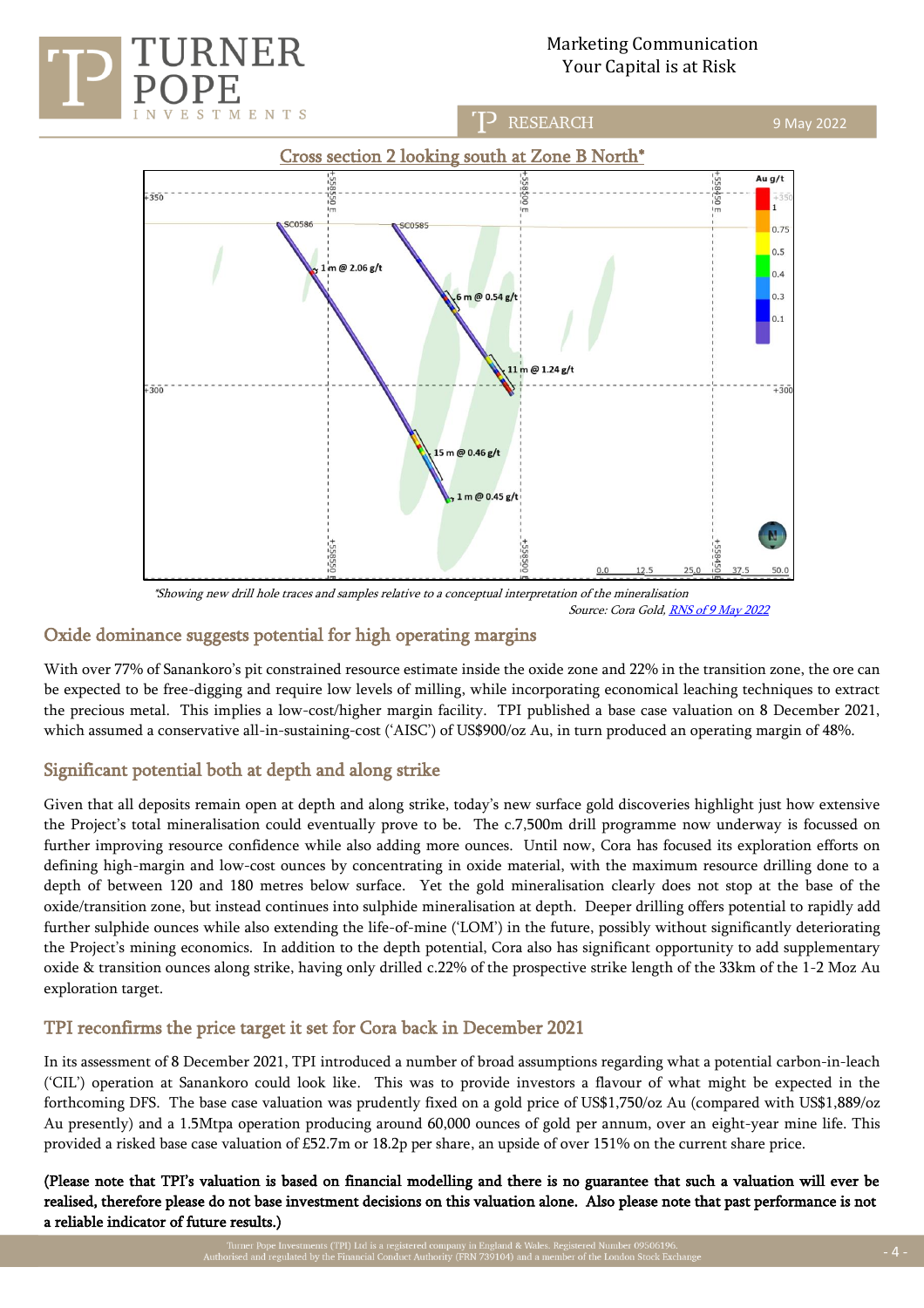

TP RESEARCH

9 May 2022

# THIS DOCUMENT IS NOT FOR PUBLICATION, DISTRIBUTION OR TRANSMISSION INTO THE UNITED STATES OF AMERICA, JAPAN, CANADA OR AUSTRALIA.

### **Conflicts**

This is a non-independent marketing communication under the rules of the Financial Conduct Authority ("FCA"). The analyst who has prepared this report is aware that Turner Pope Investments (TPI) Limited ("TPI") has a relationship with the company covered in this report. Accordingly, the report has not been prepared in accordance with legal requirements designed to promote the independence of investment research and is not subject to any prohibition on dealing by TPI or its clients ahead of the dissemination of investment research.

TPI manages its conflicts in accordance with its conflict management policy. For example, TPI may provide services (including corporate finance advice) where the flow of information is restricted by a Chinese wall. Accordingly, information may be available to TPI that is not reflected in this document. TPI may have acted upon or used research recommendations before they have been published.

## Risk Warnings

Retail clients (as defined by the rules of the FCA) must not rely on this document.

Any opinions expressed in this document are those of TPI's research analyst. Any forecast or valuation given in this document is the theoretical result of a study of a range of possible outcomes and is not a forecast of a likely outcome or share price.

The value of securities, particularly those of smaller companies, can fall as well as rise and may be subject to large and sudden swings. In addition, the level of marketability of smaller company securities may result in significant trading spreads and sometimes may lead to difficulties in opening and/or closing positions. Past performance is not necessarily a guide to future performance and forecasts are not a reliable indicator of future results.

AIM is a market designed primarily for emerging or smaller companies and the rules of this market are less demanding than those of the Official List of the UK Listing Authority; consequently, AIM investments may not be suitable for some investors. Liquidity may be lower and hence some investments may be harder to realise.

#### Specific disclaimers

TPI acts as joint broker to Cora Gold ('Cora') which is listed on the AIM Market of the London Stock Exchange ('AIM'). TPI's private and institutional clients may hold, subscribe for or buy or sell Cora's securities.

Opinions and estimates in this document are entirely those of TPI as part of its internal research activity. TPI has no authority whatsoever to make any representation or warranty on behalf of Cora.